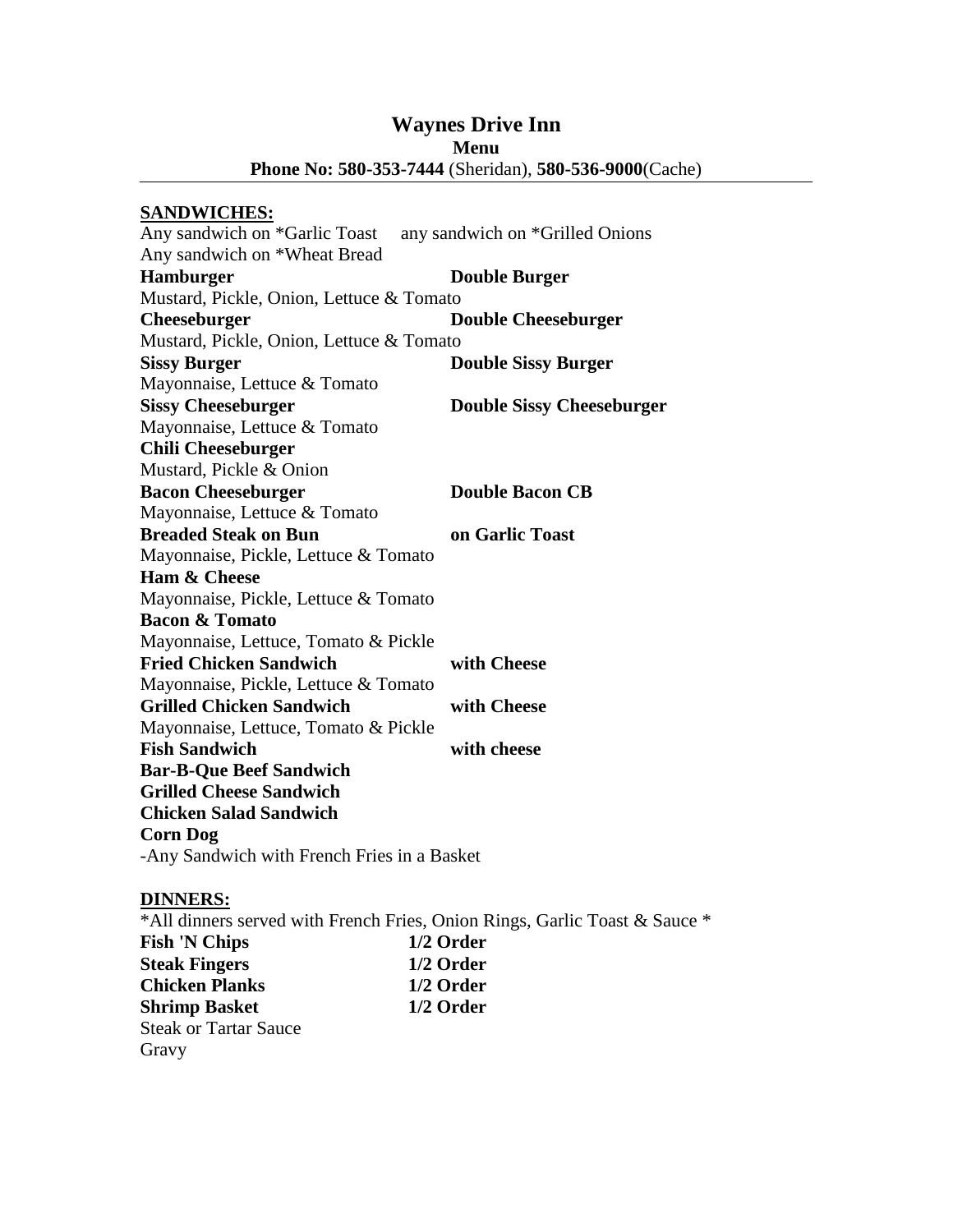**PIZZA: Cheese Hamburger Pepperoni Mushroom Combination** (Hamburger, pepperoni, mushroom)

**SALADS: Lettuce & Tomato Salad Chef Salad w/Ham & Cheese Grilled Chicken Salad w/ Cheese** Blue Cheese, Lite Italian, Ranch or Fat Free Ranch Dressing

#### **KIDDIE MEAL**

Includes one of the below food items, fries & drink **Chicken Meal Junior Burger** Mustard, Ketchup, Pickle **Junior Dog**  Made with Chili **Grilled Cheese Corn Dog Kiddie Drink Kiddie Shake**

#### **OLD FAVOURITES:**

**Onion Rings 1/2 Order French Fries w/Cheese Chili Cheese Fries Tater Tots w/Cheese Potato Chips or Fritos**

#### **FOUNTAIN:**

| Coke                    | <b>Pepsi</b>           | Dr Pepper      | <b>Diet Coke</b> |
|-------------------------|------------------------|----------------|------------------|
| Diet Pepsi              | <b>Diet Dr Pepper</b>  | <b>Limeade</b> | Lemonade         |
| Pepsi One               | Root beer              | Mt. Dew        | <b>Sprite</b>    |
| <b>Diet Sprite</b>      | <b>Brewed Iced Tea</b> | Milk           | <b>SLUSH</b>     |
| <b>Small</b>            | (160z.)                |                |                  |
| Medium                  | (240z.)                |                |                  |
| Large                   | $(32 \text{ oz.})$     |                |                  |
| Jumbo                   | $(44 \text{ oz.})$     |                |                  |
| (each flavor .10 extra) |                        |                |                  |
|                         |                        |                |                  |